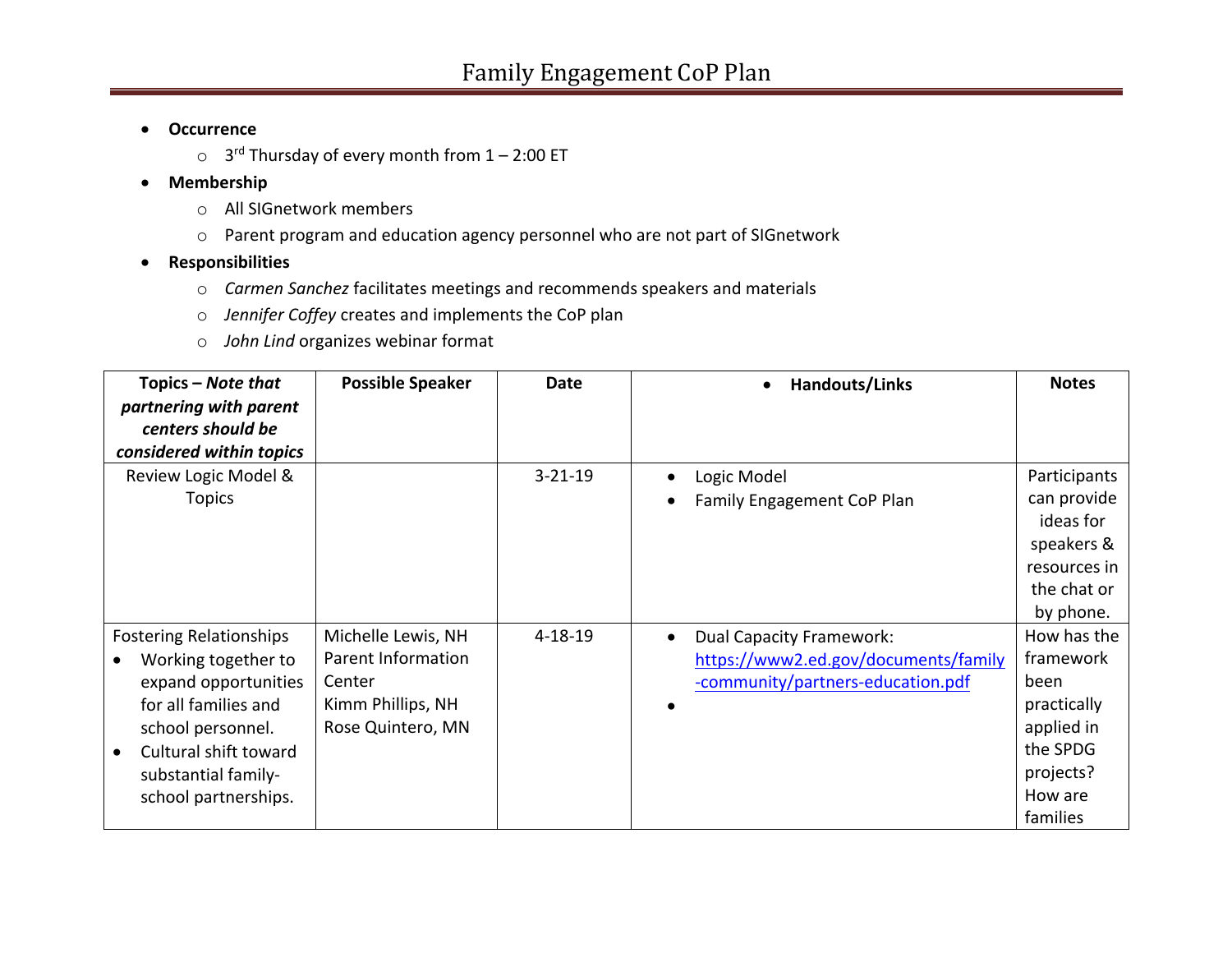# Family Engagement CoP Plan

| Topics - Note that<br>partnering with parent<br>centers should be<br>considered within topics | <b>Possible Speaker</b>                                               | <b>Date</b>   | <b>Handouts/Links</b><br>$\bullet$                                                                                                                                                                                                                                                                                                                                                                                                                                                                                                                                           | <b>Notes</b>                                                                                                             |
|-----------------------------------------------------------------------------------------------|-----------------------------------------------------------------------|---------------|------------------------------------------------------------------------------------------------------------------------------------------------------------------------------------------------------------------------------------------------------------------------------------------------------------------------------------------------------------------------------------------------------------------------------------------------------------------------------------------------------------------------------------------------------------------------------|--------------------------------------------------------------------------------------------------------------------------|
|                                                                                               |                                                                       | $5 - 16 - 19$ |                                                                                                                                                                                                                                                                                                                                                                                                                                                                                                                                                                              | engaged in<br>leadership<br>teams?<br>Were<br>strategies<br>differentiate<br>d by<br>geography<br>or culture?<br>Include |
| <b>Tools for Measuring</b><br><b>Family Engagement</b>                                        | Debra Jennings (Item<br>7)<br><b>SPDG Evaluator</b><br>Karen Harrison |               | Family Engagement Measures: How<br>$\bullet$<br><b>States and Districts Are Measuring</b><br>Family Engagement:<br>http://iel.org/sites/default/files/IEL%20<br>Measuring%20FE FINAL%20pptx.pdf<br>Includes KS Family Engagement Survey<br>$\bullet$<br>information - integrated into their MTSS<br>efforts<br>Provides statewide data<br>Includes IL's theory of change and<br>$\bullet$<br>related objectives (equity)<br>Family Friendly Walk-Through Checklist<br>(see SD SPDG Family Engagement<br>Infographic)<br><b>CPIR Parent Survey Item Bank</b><br>demonstration | <b>Needs</b><br>Sensing<br>activities                                                                                    |
| Working with<br>IHE's/Teacher                                                                 | Georgia? Alabama?                                                     | $6 - 20 - 19$ | Materials from The Ohio State<br>University:                                                                                                                                                                                                                                                                                                                                                                                                                                                                                                                                 |                                                                                                                          |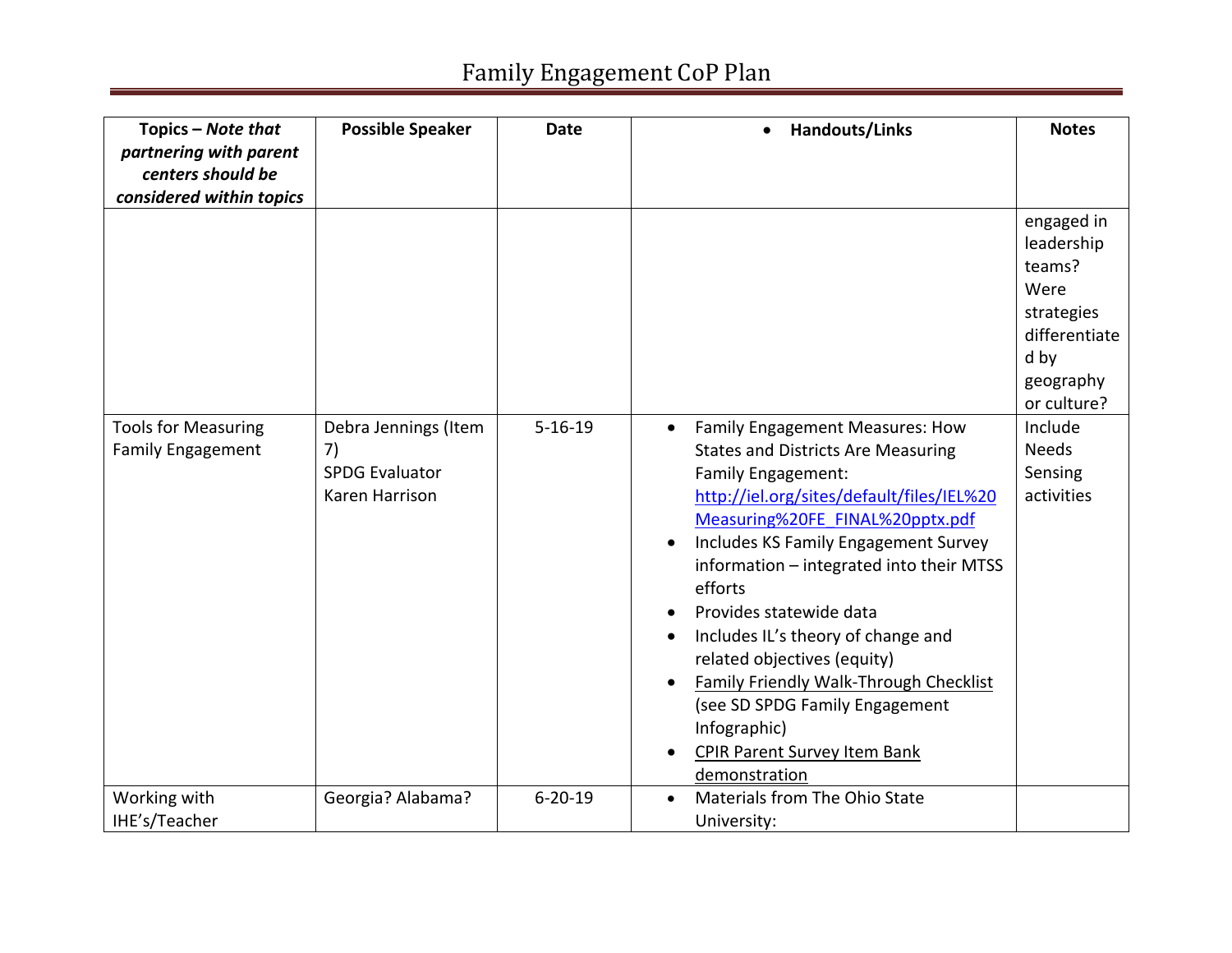# Family Engagement CoP Plan

| Topics - Note that<br>partnering with parent<br>centers should be | <b>Possible Speaker</b>                                                                                                                                                                                                                         | <b>Date</b>   | Handouts/Links                                                                                                                                                                                                                  | <b>Notes</b>                                                                                                                |
|-------------------------------------------------------------------|-------------------------------------------------------------------------------------------------------------------------------------------------------------------------------------------------------------------------------------------------|---------------|---------------------------------------------------------------------------------------------------------------------------------------------------------------------------------------------------------------------------------|-----------------------------------------------------------------------------------------------------------------------------|
| considered within topics                                          |                                                                                                                                                                                                                                                 |               |                                                                                                                                                                                                                                 |                                                                                                                             |
| <b>Preparation Programs</b>                                       | <b>PEAK Parent</b><br>$\circ$<br>Center (CO)<br>Starbridge (NY)<br>$\circ$<br><b>PRO Parents</b><br>$\circ$<br>(NM)                                                                                                                             |               | https://u.osu.edu/familyschoolpartnerships/<br>earlyliteracy/<br>"Family as Faculty Parents: Influence on<br>Teachers' Beliefs About Family<br>Partnerships"<br>https://www.tandfonline.com/doi/abs/1<br>0.3200/PSFL.54.1.41-50 |                                                                                                                             |
| <b>Tips for Family</b><br>Engagement/Events:<br>Resource Round-up | Barbara Boone<br>Family Resource page<br>on SPDG site review<br>and revision<br>Going beyond the<br>events to other<br>activities                                                                                                               | $7 - 18 - 19$ |                                                                                                                                                                                                                                 | Joyce<br>Epstein's<br>materials<br>How do we<br>ensure<br>participatio<br>n and<br>engagement                               |
| <b>ESSA and Its Implication</b><br>for Family Engagement          | <b>ESSA Statewide</b><br><b>Family Engagement</b><br>Centers at PTIS:<br>Federation for<br>$\overline{a}$<br>Children with<br><b>Special Needs</b><br>(MA)<br><b>PACER Center</b><br>$\blacksquare$<br>TA Center to the<br>Family<br>Engagement | $8 - 15 - 19$ | $\bullet$                                                                                                                                                                                                                       | How are the<br>projects<br>working<br>with SPDG<br>projects?<br>How are<br>they<br>supporting<br>the<br>integration<br>work |